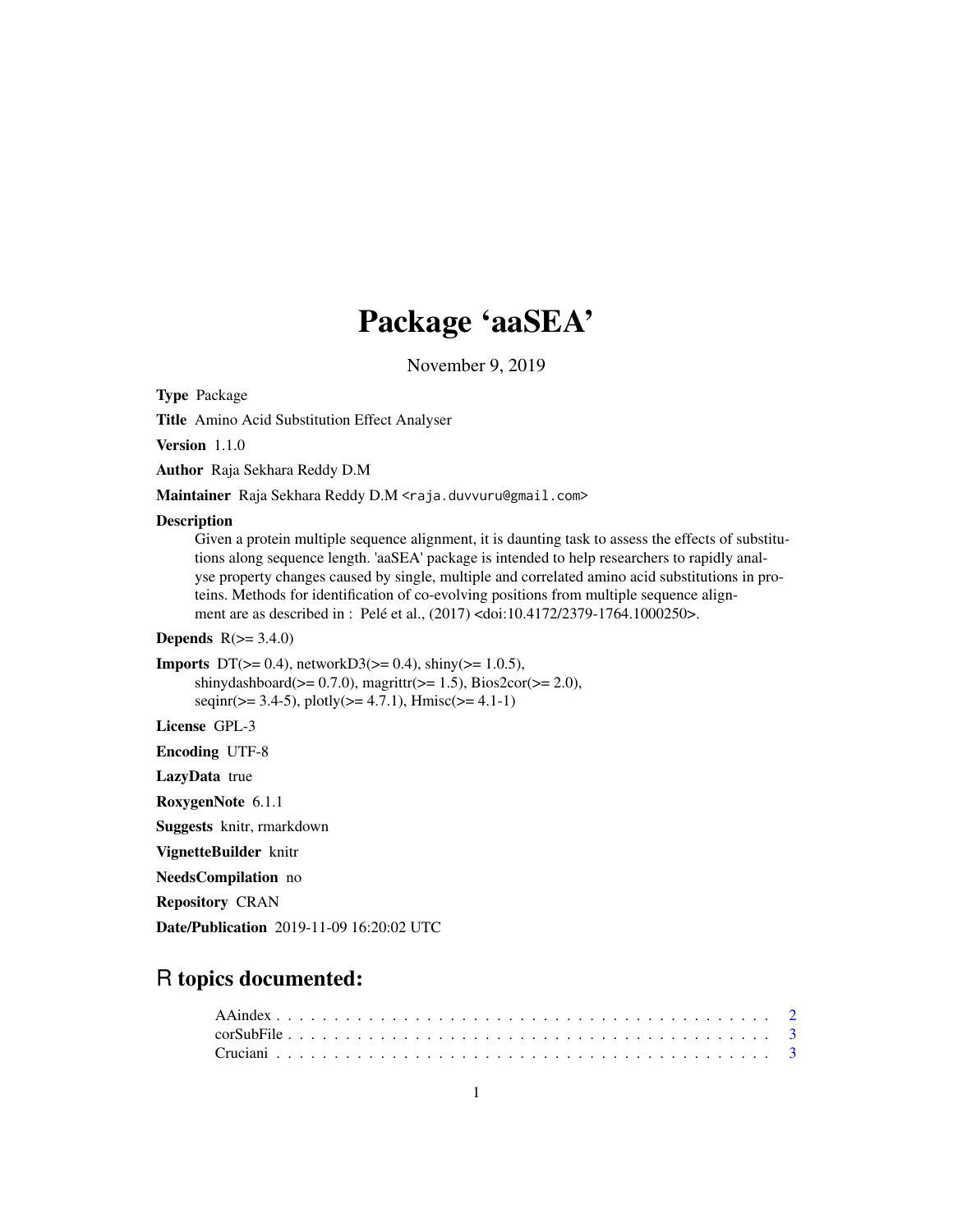#### <span id="page-1-0"></span>2 AAindex

|       | $plotCorSubChanges \ldots \ldots \ldots \ldots \ldots \ldots \ldots \ldots \ldots \ldots \ldots \ldots \ldots 10$                 |    |
|-------|-----------------------------------------------------------------------------------------------------------------------------------|----|
|       |                                                                                                                                   |    |
|       | $plotSingleSubChange \dots \dots \dots \dots \dots \dots \dots \dots \dots \dots \dots \dots \dots \dots \dots \dots \dots \dots$ |    |
|       |                                                                                                                                   |    |
| Index |                                                                                                                                   | 13 |

AAindex *A data frame of 533 amino acid properties from AAindex.*

# Description

A data frame of 533 amino acid properties.

# Usage

AAindex

# Format

A data frame with 533 rows and 20 variables:

name amino acid property as in AAindex

A Alanine, Ala, A

- C Cysteine, Cys, C
- D Aspartate, Asp, D
- E Glutamate, Glu, E
- F Phenylalanine, Phe, F
- G Glycine, Gly, G
- H Histidine, His, H
- I Isoleucine, Ile, I
- K Lysine, Lys, K
- L Leucine, Leu, L
- M Methionine, Met, M
- N Asparagine, Asn, N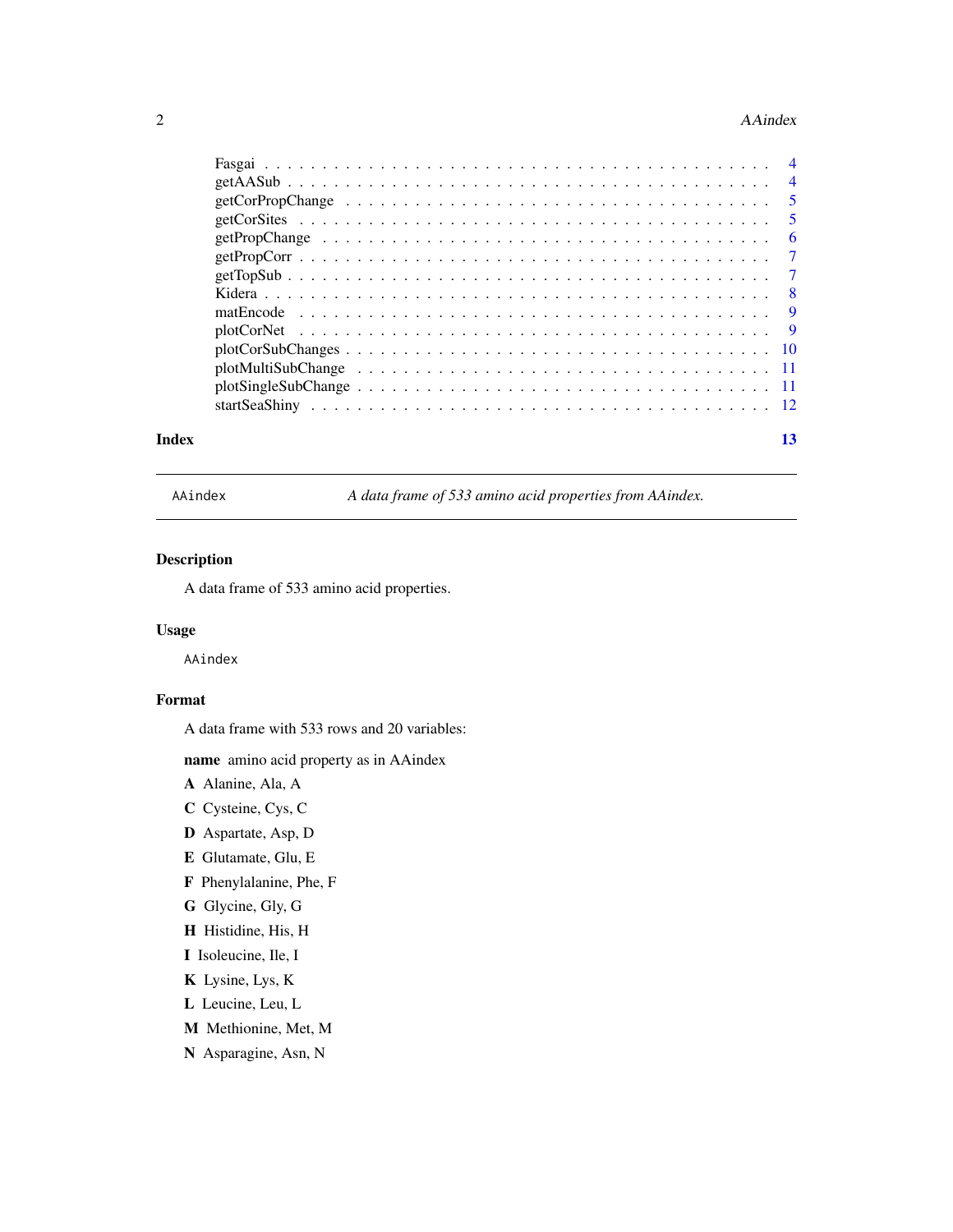#### <span id="page-2-0"></span> $corSubFile$   $3$

P Proline, Pro, P Q Glutamine, Gln, Q R Arginine, Arg, R S Serine, Ser, S T Threonine, Thr, T V Valine, Val, V W Tryptophan, Trp, W Y Tyrosine, Tyr, Y ...

corSubFile *A data frame of correlated sites.*

#### Description

This file is output of 'getTopSub' function with subset of alignment as input. This subset alignment is output of 'getCorSite' function

### Usage

corSubFile

### Format

A data frame with 2 Columns representing positional pairs:

Pos1 Position one prefixed with Wt amino acid and suffixed with substitution

Pos2 Position two prefixed with Wt amino acid and suffixed with substitution ...

Cruciani *A data frame of 3 Cruciani properties for 20 amino acids.*

# Description

A data frame of 3 Cruciani properties for 20 amino acids.

#### Usage

Cruciani

# Format

A data frame with 20 rows and 3 columns representing amino acids and Cruciani properties:

Names of amino acids

PP1 Polarity

PP2 Hydrophobicity

PP3 H-bonding ...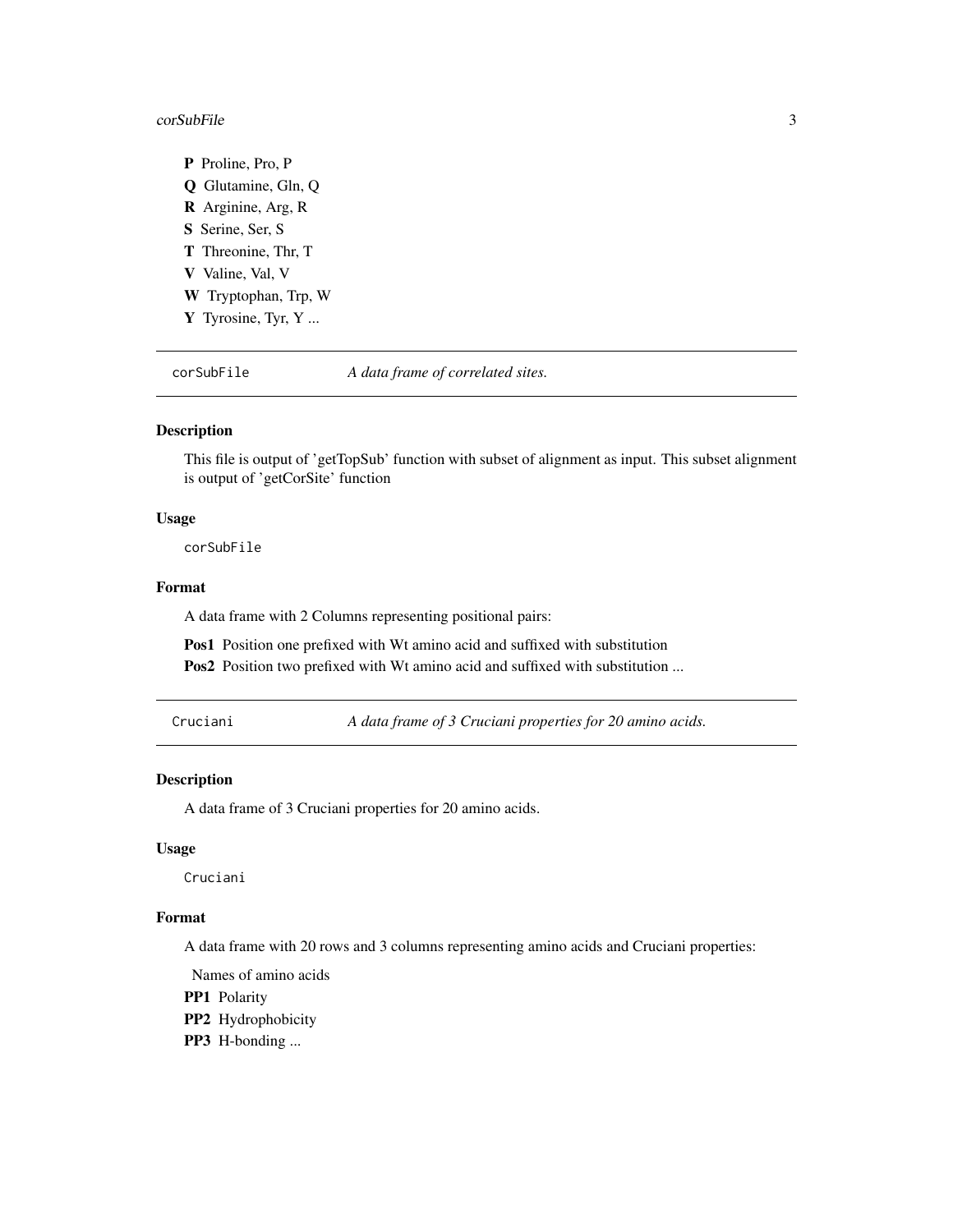<span id="page-3-0"></span>

#### Description

A data frame of six Fasgai vectors for 20 amino acids.

#### Usage

Fasgai

#### Format

A data frame with 20 rows and 6 columns representing amino acids and Fasgai vectors:

Names of amino acids

- F1 Hydrophobicity index
- F2 Alpha and turn propensities
- F3 Bulky properties
- F4 Compositional characteristic index
- F5 Local flexibility
- F6 Electronic properties ...

getAASub *Get amino acid substitutions from multiple sequence alignment*

# Description

Get amino acid substitutions from multiple sequence alignment

#### Usage

```
getAASub(fileLoc)
```
# Arguments

fileLoc exact location of multiple sequence alignment file in "FASTA" format

### Value

Returns a list of two data frames 1.Single substitutions 2.Multiple substitutions

```
file = system.file("extdata", "linB_Prot_ali.fasta", package = "aaSEA")
getAASub(fileLoc = file)
```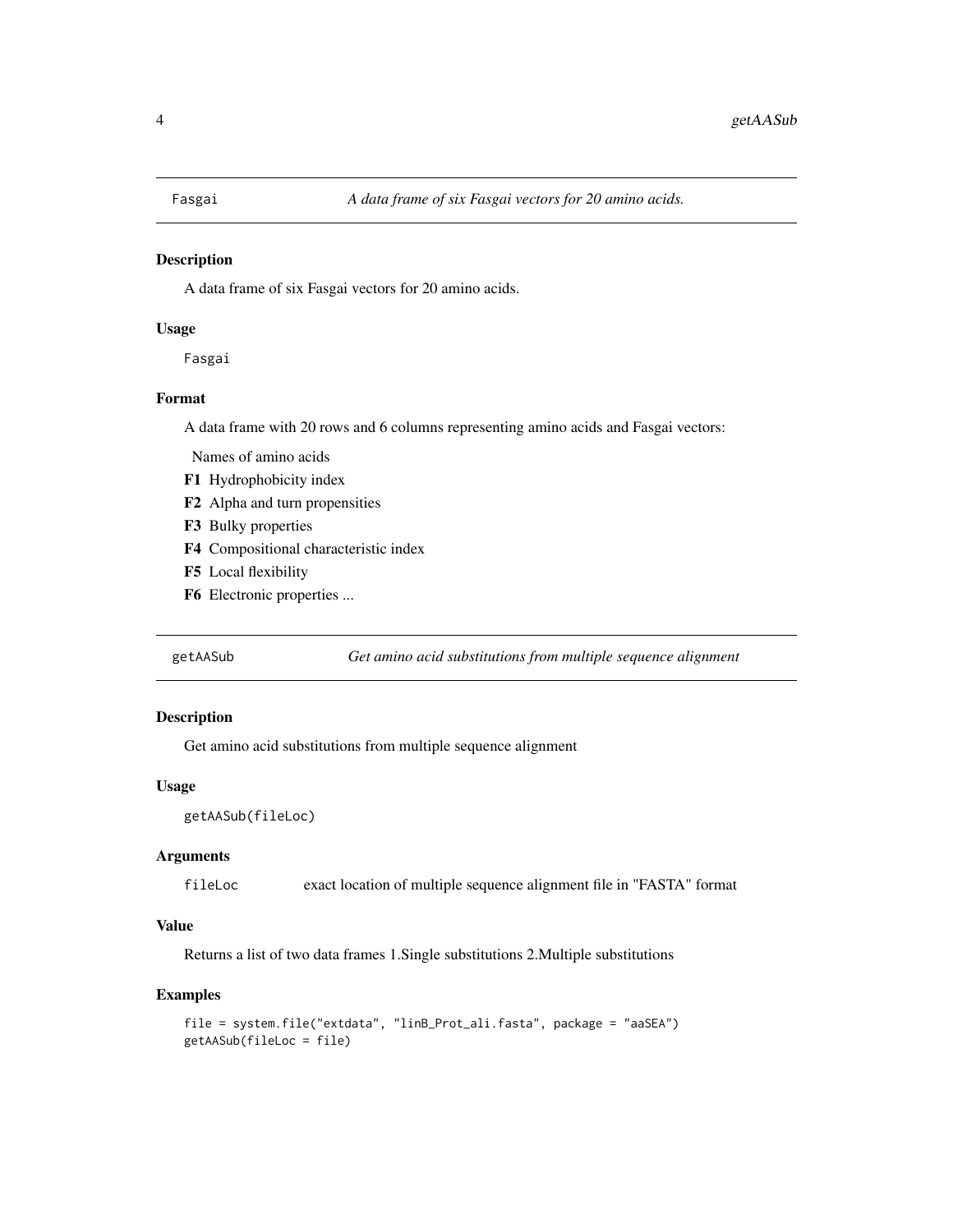<span id="page-4-0"></span>getCorPropChange *Get property changes associated with correlated substitutions*

#### Description

Get property changes associated with correlated substitutions

# Usage

```
getCorPropChange(corSubFile, propertyDF = "Cruciani",
 propertyIndex = 1)
```
# Arguments

| corSubFile    | A dataframe with two columns i.e. Pos1 and Pos2. This file is generated by<br>getTopSub |
|---------------|-----------------------------------------------------------------------------------------|
| propertyDF    | Choose one of Cruciani, Fasgai, Kidera or AAindex based amino acid properties           |
| propertyIndex | The amino acid property to analyse. It is row number in property DF data frame          |

# Value

A data frame of 12 columns consisting data regarding Wild type and mutant resides and their positions alogn with their properties and net changes between Pos1 and Pos2

#### Examples

getCorPropChange(corSubFile = corSubFile, propertyDF = "Cruciani", propertyIndex = 1)

getCorSites *Get correlated sites with substitutions*

# Description

Get correlated sites with substitutions

# Usage

```
getCorSites(fileLoc, corMethod = "mcbasc")
```
# Arguments

| fileLoc   | exact location of multiple sequence alignment file in "FASTA" format            |
|-----------|---------------------------------------------------------------------------------|
| corMethod | One of the methods to compute correlated sites viz. 'mip', 'elsc', 'mcbasc' and |
|           | 'omes'. Default is 'mcbasc'.                                                    |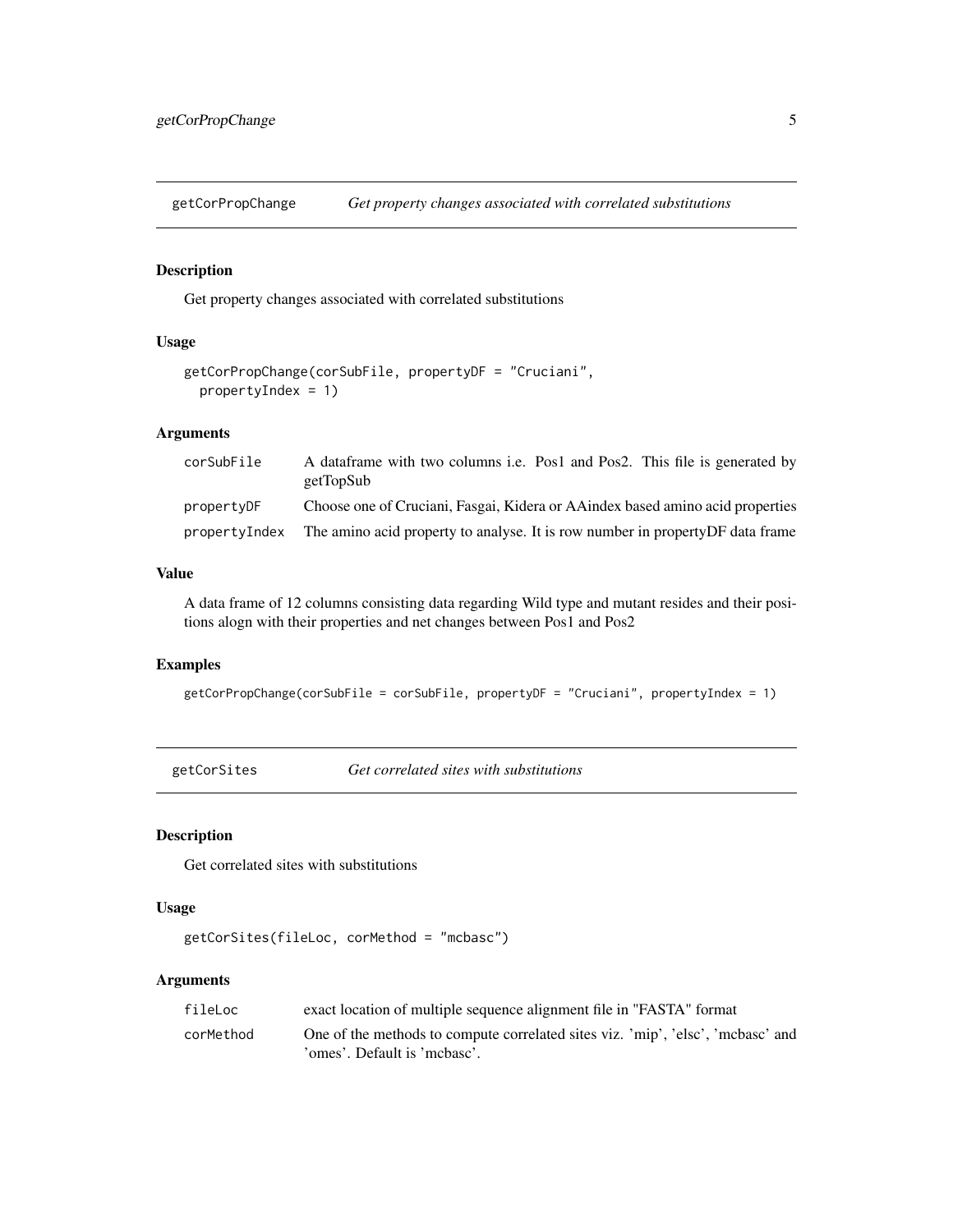<span id="page-5-0"></span>Value

A subset alignment matrix of original multiple sequence alignment with significant correlations.

#### Examples

```
file = system.file("extdata", "linB_toy_ali.fasta", package = "aaSEA")
getCorSites(fileLoc = file,corMethod="mcbasc")
```

| getPropChange | Get wild type and substituted amino acid properties and associated |
|---------------|--------------------------------------------------------------------|
|               | <i>property changes</i>                                            |

# Description

Get wild type and substituted amino acid properties and associated property changes

# Usage

```
getPropChange(subFile, propertyDF = "Cruciani", propertyIndex = 1)
```
# Arguments

| subFile       | A data frame of single or multiple substitutions obtained using 'getAASub'<br>function |
|---------------|----------------------------------------------------------------------------------------|
| propertyDF    | Choose one of Cruciani, Fasgai, Kidera or AAindex based amino acid properties          |
| propertyIndex | The amino acid property to analyse. It is row number in property DF data frame         |

#### Value

A substitution data frame with three additional columns i.e. wt.Prop, mu.Prop and Delta.Prop

```
ssFileLoc <- system.file("extdata", "singleSub.rda", package = "aaSEA")
singleSubFile <- readRDS(ssFileLoc)
msFileLoc <- system.file("extdata", "multiSub.rda", package = "aaSEA")
multiSubFile <- readRDS(msFileLoc)
getPropChange(subFile = singleSubFile, propertyDF = "Cruciani", propertyIndex = 1)
getPropChange(subFile = multiSubFile, propertyDF = "Cruciani", propertyIndex = 1)
```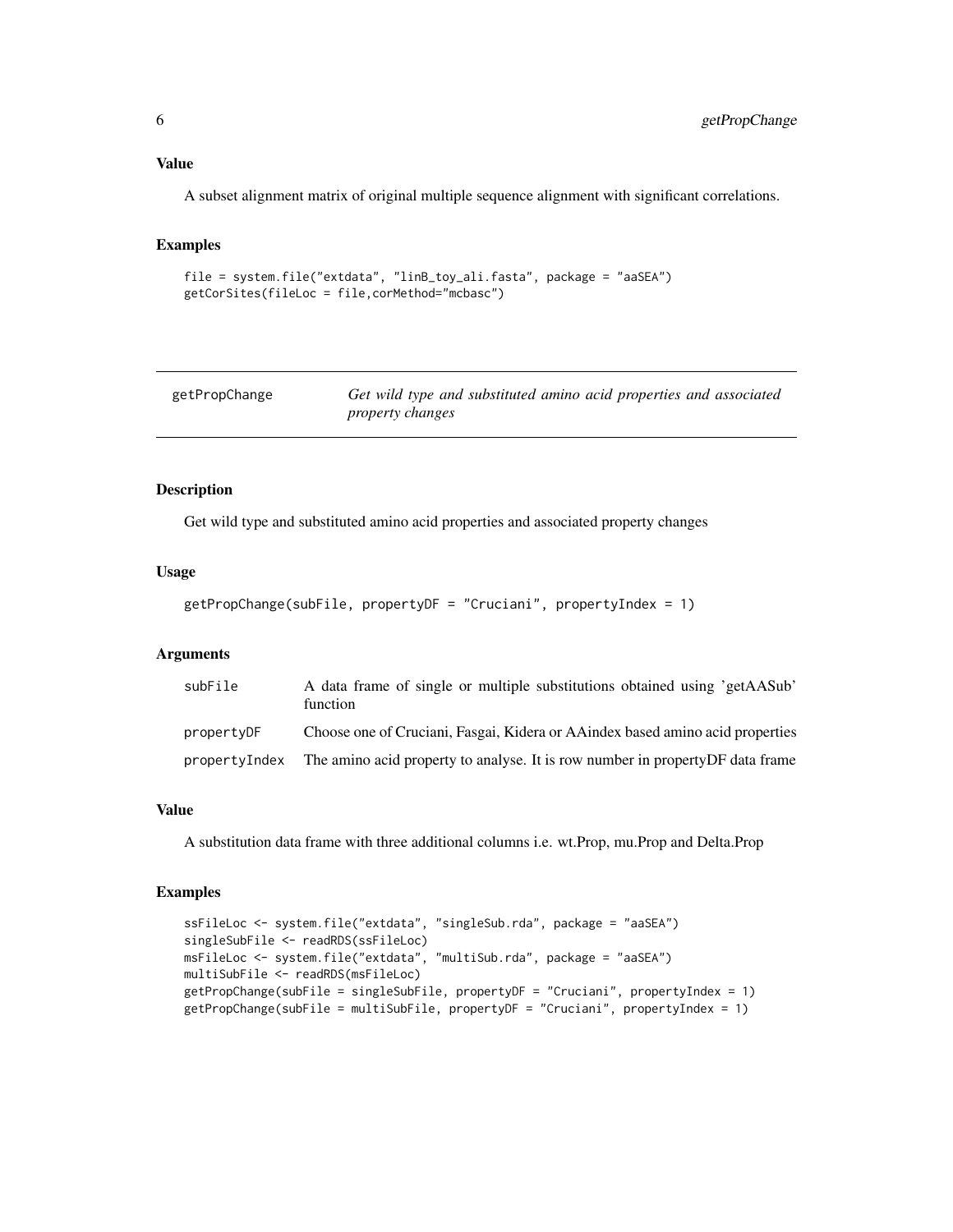<span id="page-6-0"></span>getPropCorr *Get amino acid property wise correlations of co-evolving columns of a multiple sequence alignment*

# Description

Get amino acid property wise correlations of co-evolving columns of a multiple sequence alignment

# Usage

```
getPropCorr(selMat, propertyDF = "Cruciani", propertyIndex = 1)
```
# Arguments

| selMat        | A subset matrix of original multiple sequence alignment with significant corre-<br>lations identified with 'getCorSites' function |
|---------------|-----------------------------------------------------------------------------------------------------------------------------------|
| propertyDF    | One of the amino acid property data frames. viz. Cruciani, Fasgai, Kidera,<br>A Aindex. Default is Cruciani properties            |
| propertyIndex | Specific property row number from the data frame of property DF                                                                   |

#### Value

A data frame of four columns viz. Pos1, Pos2, Cor and p Value. Results are filtered to find position pairs with correlations above 0.8 and below -0.8

#### Examples

```
selMatLoc <- system.file("extdata", "selMat.rda", package = "aaSEA")
selMat <- readRDS(selMatLoc)
getPropCorr(selMat = selMat, propertyDF = "Cruciani", propertyIndex = 1)
```

|  | getTopSub |
|--|-----------|
|--|-----------|

Get sites with more than one-correlated substitutions other than con*served amino acids at that position*

# Description

Get sites with more than one-correlated substitutions other than conserved amino acids at that position

#### Usage

getTopSub(selMat)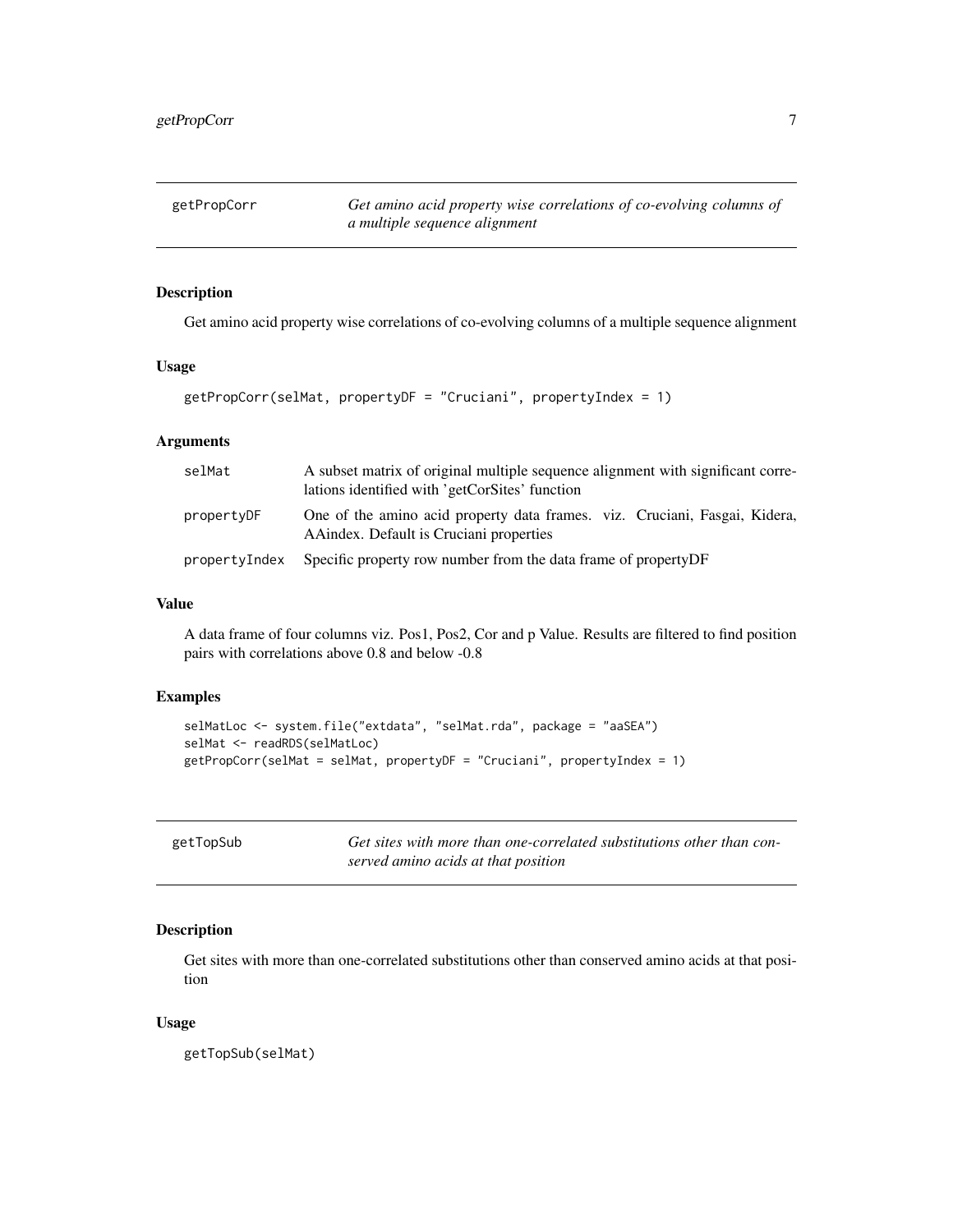<span id="page-7-0"></span>8 Second Second Second Second Second Second Second Second Second Second Second Second Second Second Second Second Second Second Second Second Second Second Second Second Second Second Second Second Second Second Second Sec

#### Arguments

selMat A subset matrix of original multiple sequence alignment with significant correlations identified with 'getCorSites' function

#### Value

A data frame with two columns i.e. Pos1 and Pos2 which is a filtered subset of many correlated substitutions based on frequency of substitution after consensus of a column in multiple sequence alignment

#### Examples

```
selMatLoc <- system.file("extdata", "selMat.rda", package = "aaSEA")
selMat <- readRDS(selMatLoc)
getTopSub(selMat = selMat)
```
Kidera *A data frame of 10 Kidera factors for 20 amino acids*

# Description

A data frame of 10 Kidera factors for 20 amino acids.

# Usage

Kidera

# Format

A data frame with 20 rows and ten columns representing 20 amino acids and 10 kidera factors:

Names of amino acids

- KF1 Helix/bend preference
- KF2 Side-chain size
- KF3 Extended structure preference
- KF4 Hydrophobicity
- KF5 Double-bend preference
- KF6 Partial specific volume
- KF7 Flat extended preference
- KF8 Occurrence in alpha region

KF9 pK-C

KF10 Surrounding hydrophobicity ...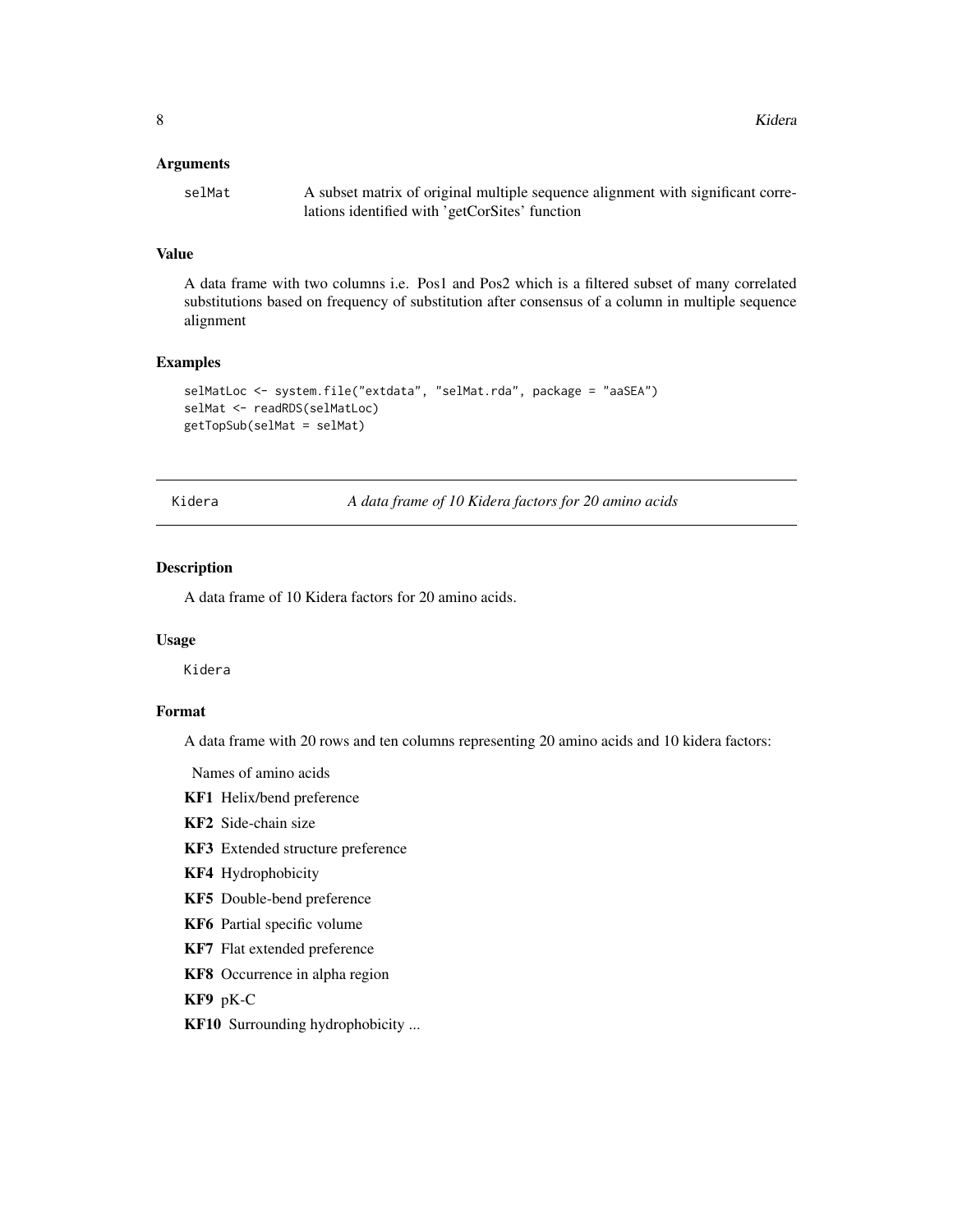<span id="page-8-0"></span>

# Description

Function to encode Correlated columns of alignment matrix with desired properties

#### Usage

matEncode(aliMat, pIndex, propDf)

# Arguments

| aliMat | amino acid multiple sequence alignment in the form of a matrix                              |
|--------|---------------------------------------------------------------------------------------------|
| pIndex | Amino acid property index to be encoded. It is the row number in the property<br>data frame |
| propDf | The amino acid property to analyse. It is row number in property DF data frame              |

#### Value

A matrix of input dimensions with amino acid alphabets replaced by amino acid properties of choice

# Examples

```
aliMatLoc <- system.file("extdata", "aliMat.rda", package = "aaSEA")
aliMat <- readRDS(aliMatLoc)
matEncode(aliMat = aliMat, pIndex = 1, propDf = "Cruciani" )
```
plotCorNet *simple interactive network diagram of correlated substitution pairs*

# Description

simple interactive network diagram of correlated substitution pairs

# Usage

```
plotCorNet(corSubDF)
```
#### Arguments

corSubDF A data frame with two columns i.e. Pos1 and Pos2. This file is generated by 'getTopSub' function.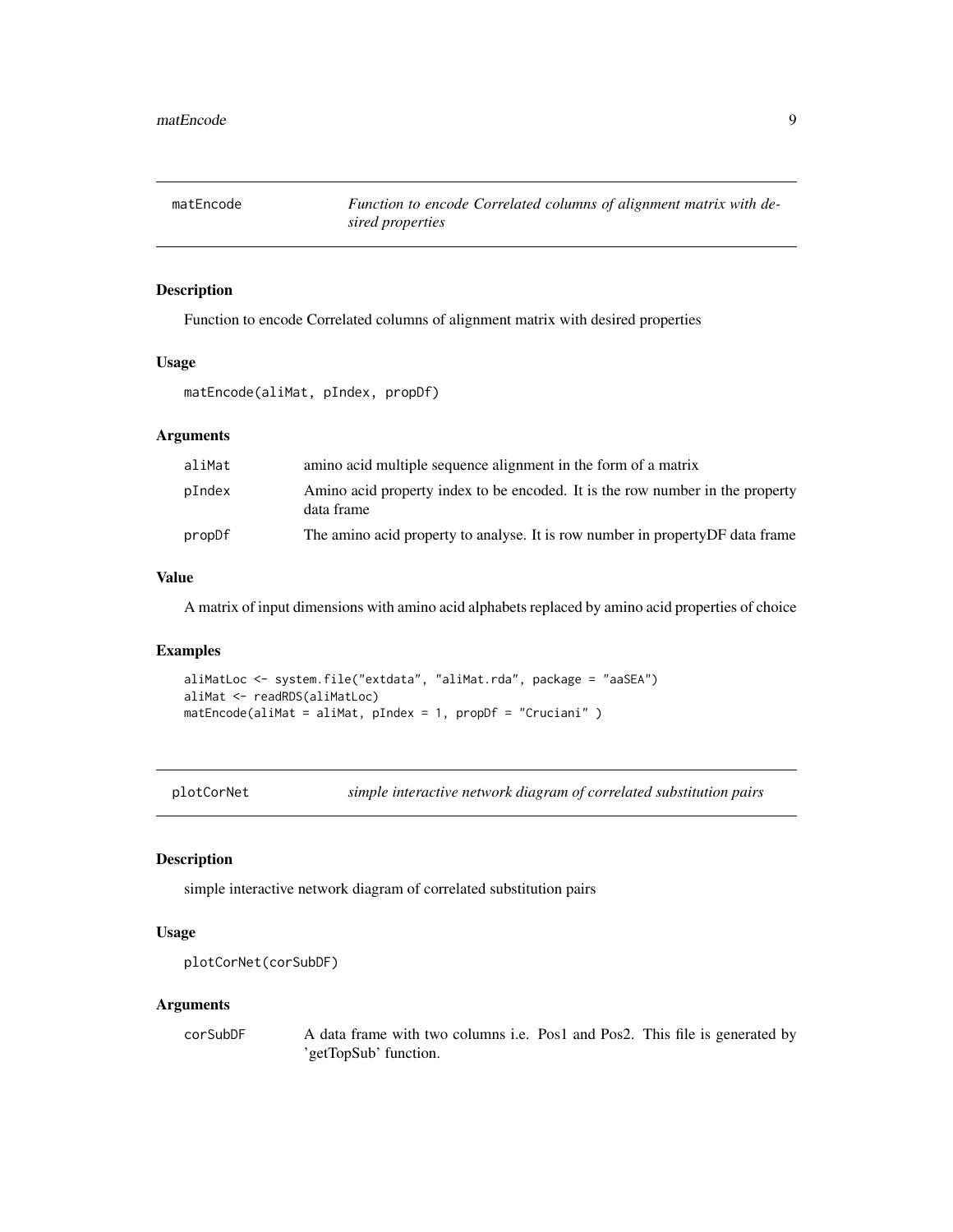<span id="page-9-0"></span>An interactive network diagram of correlated substitution pairs.

#### Examples

```
corSub <- corSubFile
plotCorNet(corSubDF = corSub)
```
plotCorSubChanges *Plot co-evolving sites with selected property correlations*

# Description

Plot co-evolving sites with selected property correlations

#### Usage

plotCorSubChanges(corSitePropChange)

#### Arguments

corSitePropChange

A data frame of coevolving sites and associated property changes obtained by "getPropCorr" function with selected MSA matrix (selMat) and desired property selected from property data frame and property index.

# Value

Returns an interactive heat map of significant sites with selected property correlations

```
fileLocation <- system.file("extdata", "corSitePropChangeDF.rda", package = "aaSEA")
corSitePropChange <- readRDS(fileLocation)
plotCorSubChanges(corSitePropChange = corSitePropChange)
```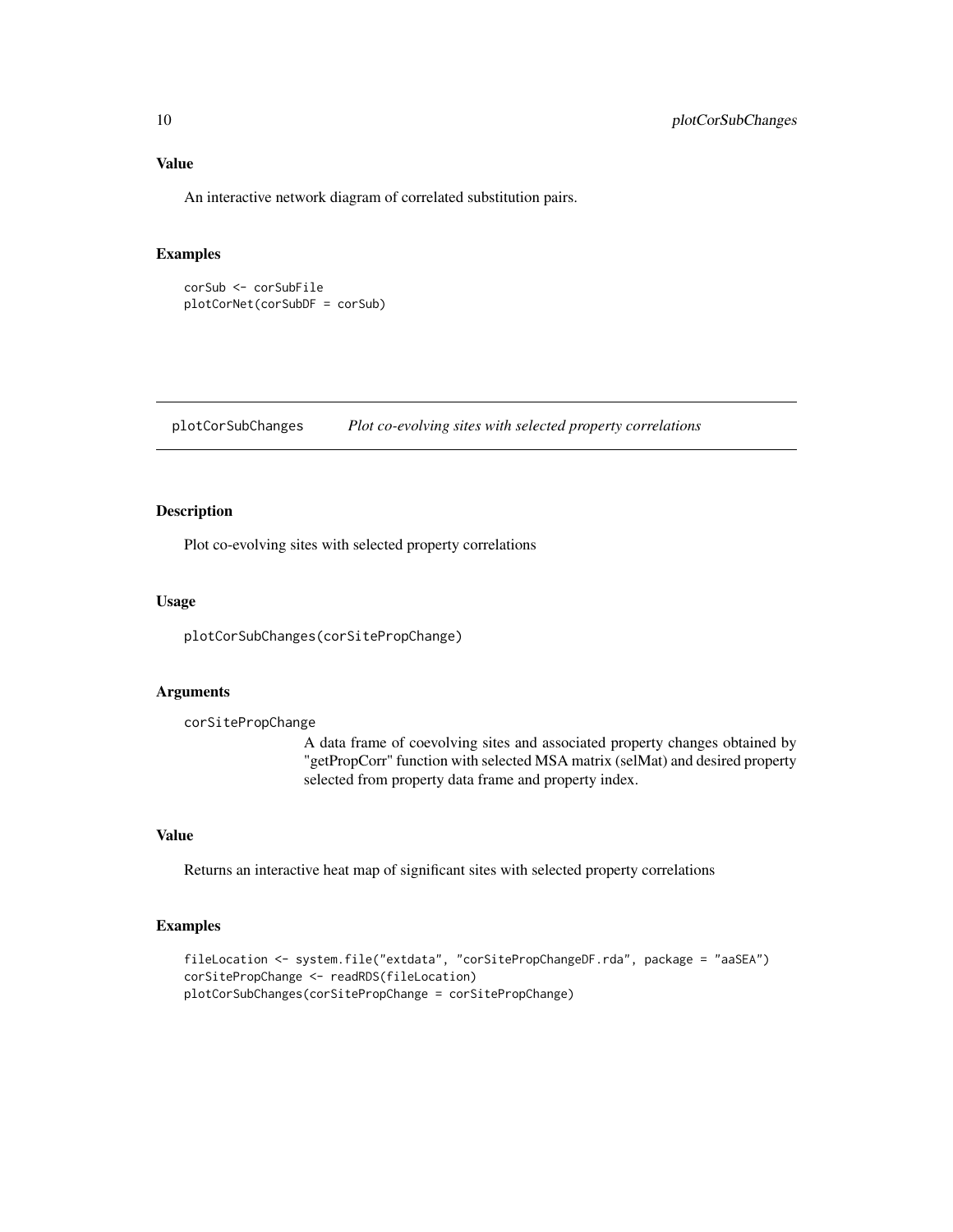<span id="page-10-0"></span>plotMultiSubChange *Plots heat map of multiple substitution associated changes per site*

#### Description

Plots heat map of multiple substitution associated changes per site

#### Usage

```
plotMultiSubChange(multiSubChangeDF)
```
#### Arguments

multiSubChangeDF

A data frame of multiple amino acid substitutions per site calculated with 'getAA-Sub' and associated property changes obtained by calling 'getPropChange' function

# Value

An interactive heat map of multiple substitution assocaiated changes per site

#### Examples

```
multiSubChangeLoc <- system.file("extdata", "multiSubChange.rda", package = "aaSEA")
multiSubChange <- readRDS(multiSubChangeLoc)
plotMultiSubChange(multiSubChangeDF = multiSubChange )
```
plotSingleSubChange *Plots single substitution change histogram*

#### Description

Plots single substitution change histogram

# Usage

plotSingleSubChange(singleSubChangeDF)

#### Arguments

singleSubChangeDF

A data frame of single amino acid substitutions per site calculated with 'getAA-Sub' and associated property changes obtained by calling 'getPropChange' function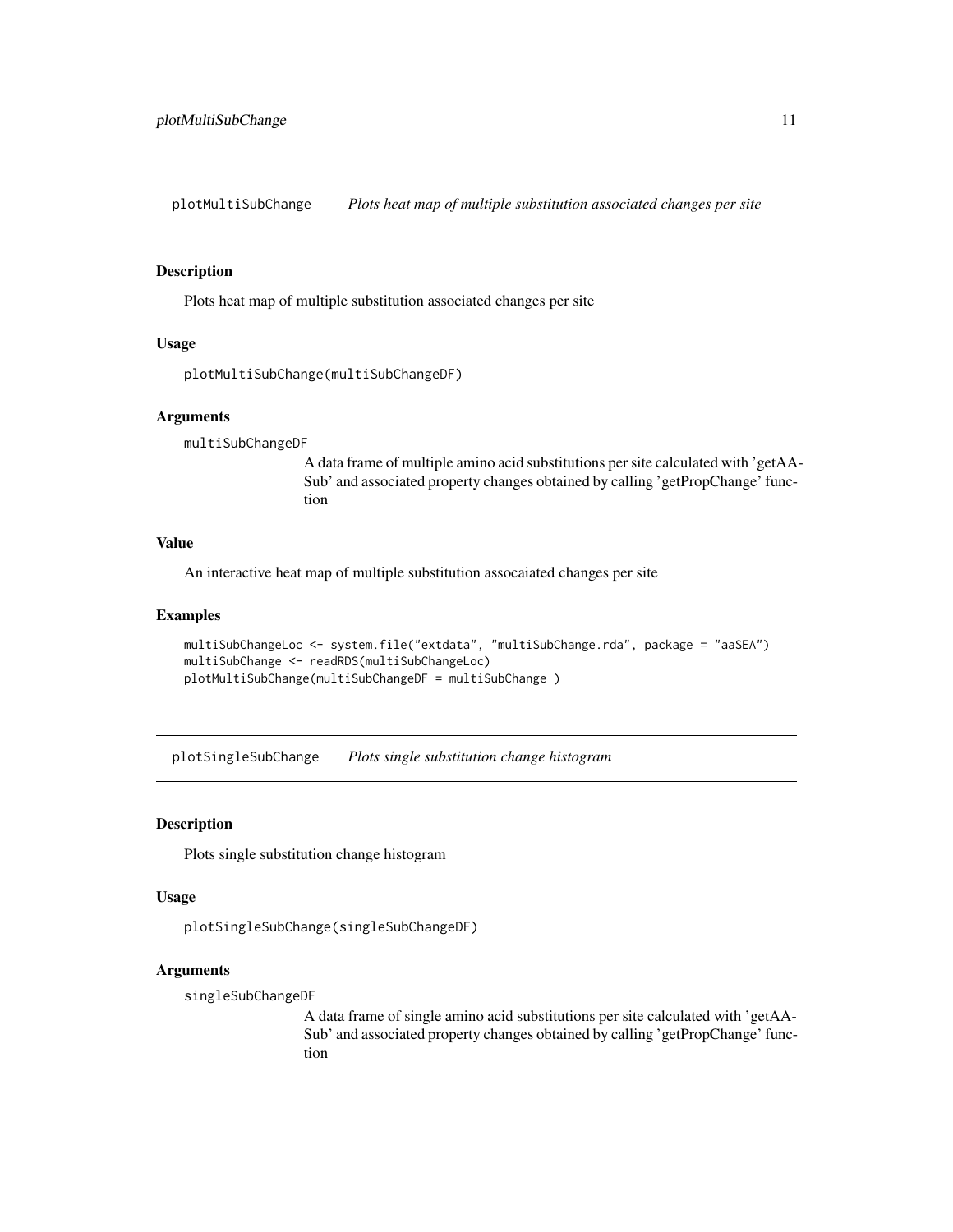# Value

An interactive histogram representing amino acid substitution associaited change

# Examples

```
singleSubChangeLoc <- system.file("extdata", "singleSubChange.rda", package = "aaSEA")
singleSubChange <- readRDS(singleSubChangeLoc)
plotSingleSubChange(singleSubChangeDF = singleSubChange)
```
startSeaShiny *Title Enables to start and run the app*

# Description

Title Enables to start and run the app

# Usage

```
startSeaShiny()
```
# Value

a shiny app will be launched in browser

```
if(interactive()){
startSeaShiny()
}
```
<span id="page-11-0"></span>